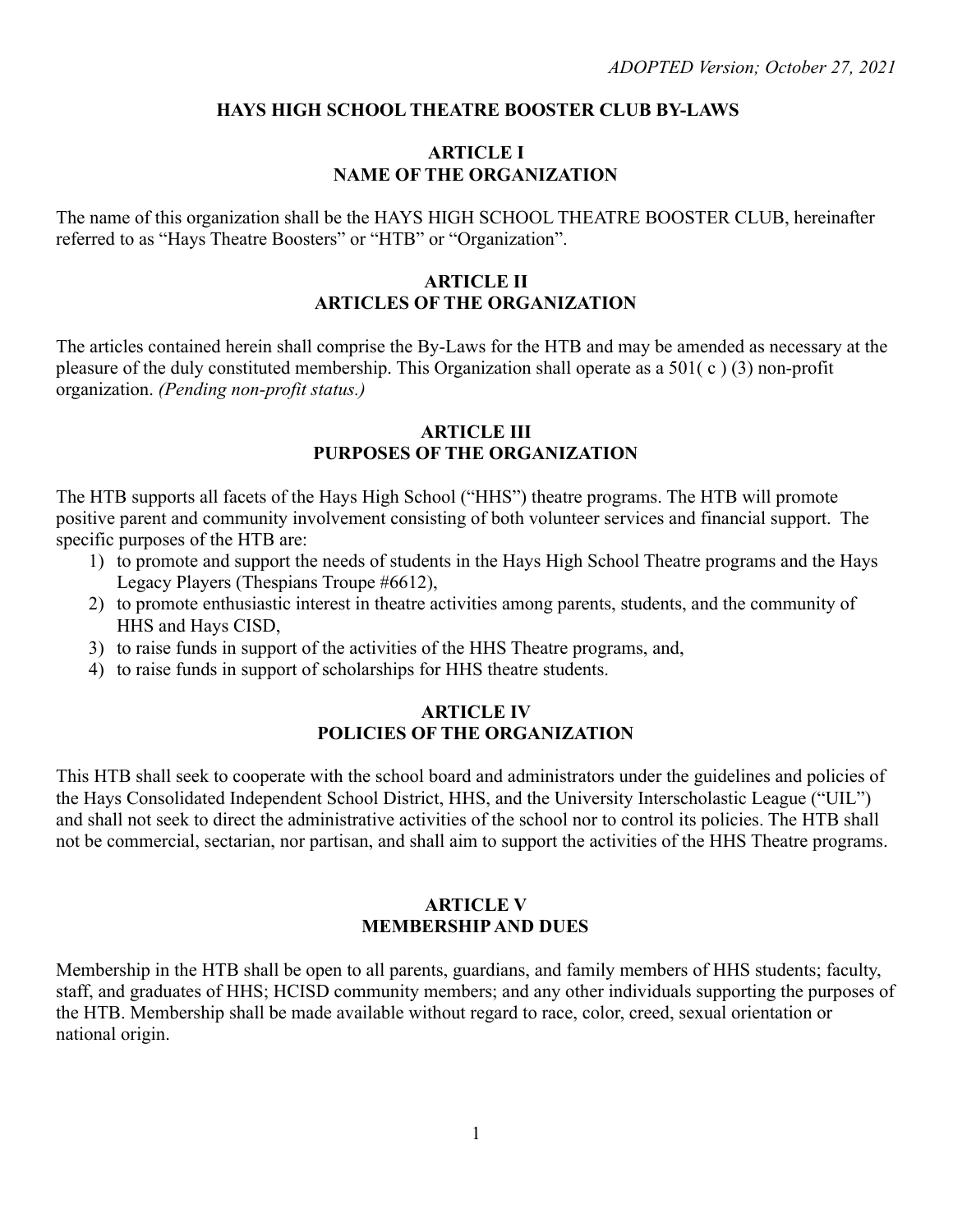### **Membership Fees and Voting Rights**

- 1) Membership fees shall be set annually by the HTB leadership. The term of membership will be from August 1 to July 31 of each school year.
- 2) Only HTB members who have paid dues for the current membership year may participate in business decisions of the HTB.
- 3) Individual voting members shall pay an annual membership fee which will entitle the voting member to one vote per agenda action item.
- 4) Family voting members shall pay an annual membership fee (maximum of 2 members per family membership) which will entitle the family voting members to one vote each per agenda action item. All voting member names shall be listed on the membership forms when dues are paid to the HTB.
- 5) Members must be present to vote on any business being conducted for the HTB. No voting proxies will be allowed.
- 6) HCISD employees can be full voting members of HTB but cannot have financial responsibilities or financial decision-making roles.
- 7) In the event that there is a conflict of interest, business members, and/or HHS employees shall abstain from voting.

## **ARTICLE VI MEETINGS**

General meetings of the HTB shall be held as necessary during the calendar year but no less than once per calendar quarter. Membership in attendance shall constitute a quorum for the transaction of business in any duly called meeting of the HTB. HTB general meetings are open to the public and all are welcome.

#### **ARTICLE VII ELECTION OF OFFICERS and TERM OF OFFICE**

A nominating committee composed of three (3) voting members of the HTB, only one of whom may be a current officer of the HTB, shall be appointed by the President. Only those who are duly constituted voting members of the HTB are eligible to vote and only HTB members in good standing can be nominated for officer positions. Officers shall be elected by secret ballot, unless a voting quorum approves an alternate method of voting. Members of the Executive Committee shall immediately count the votes and make known the results. Elections shall be held at the last general meeting of the year. There will be an Executive Committee meeting within 30 days of the election between all new and outgoing officers. The new officers will begin their one year term at this meeting. The Executive Committee shall fill any vacancies that may occur during the year.

The term of all officers shall be for one (1) year. The offices of President, Vice President and Treasurer may only serve two (2) consecutive one (1) year terms per respective office. No person shall occupy the same elected office position for more than three (3) consecutive terms. Only one member of an immediate family may serve on the Executive Committee at the same time, unless approval is given by general vote of the HTB membership and approval of the HHS Theatre Director. Failure of an Executive Committee member to attend more than 3 meetings (either of the Executive Committee or general membership) in a calendar year may be cause for removal from that position. It is strongly preferred that Officers have children who currently participate HHS theatre programs.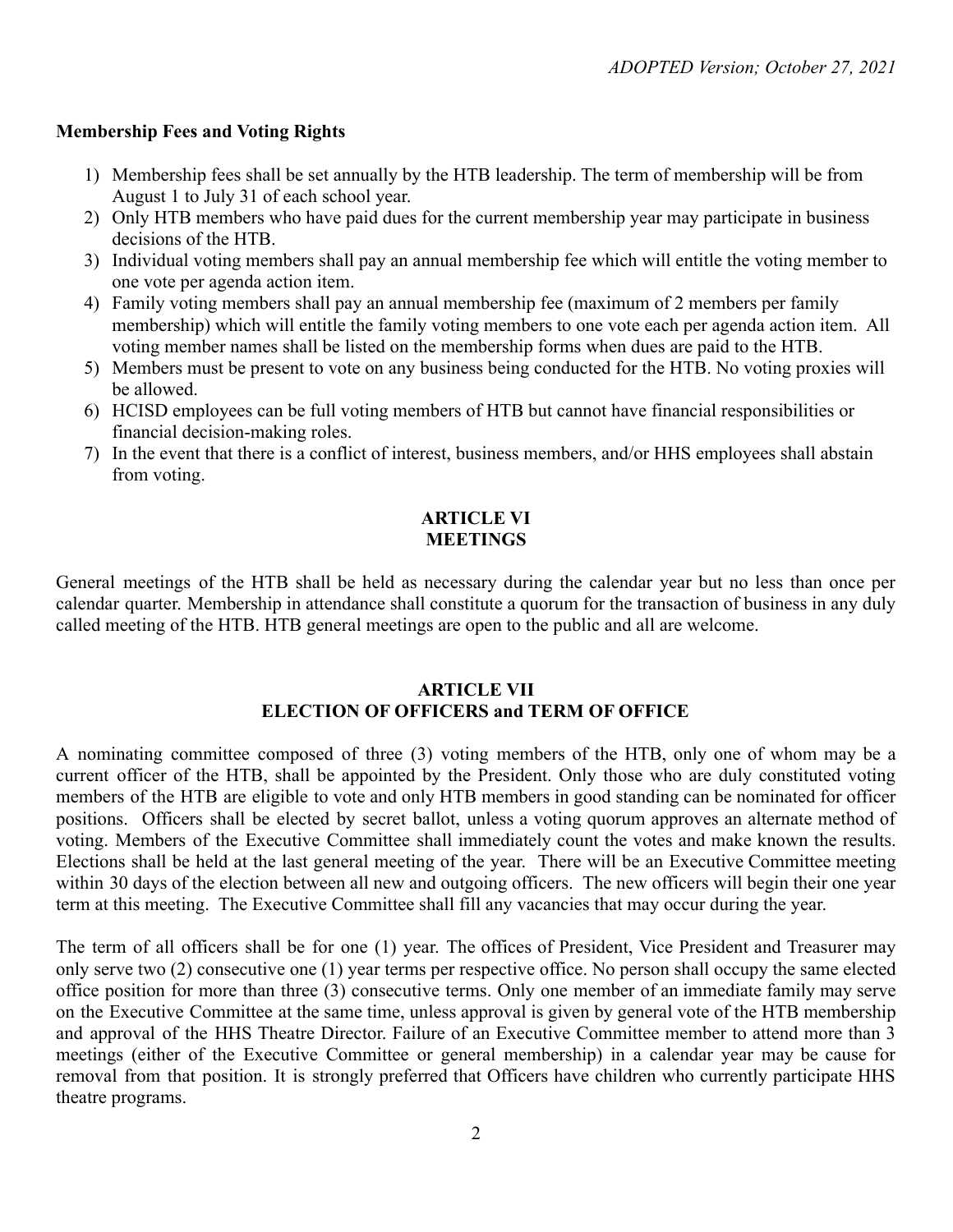*Effective beginning with the 2022-2023 school year, HCISD employees may serve as Secretary and on* committees but may not serve as President, Vice President, Treasurer or as a part of any committee with *responsibilities for financial decisions, including but not limited to scholarship committees. For the 2021-2022 school year, HCISD employees should have no financial responsibilities but may serve the* remainder of the school year in current roles. HTB will ensure that appropriate safeguards are in-place in keeping with the guidelines provided to HCISD booster clubs in the fall of 2021. (\*This paragraph should be *modified/updated at the end of the 2021-2022 school year to comply with any additional guidance provided by HCISD.)*

#### **ARTICLE VIII EXECUTIVE COMMITTEE**

The Executive Committee shall be composed of the President, Vice President, Secretary, Treasurer, and the Hays High School Theatre Director, ex-officio. The Executive Committee shall hold meetings as necessary (either in-person or via telephone or video conference). The Executive Committee shall meet upon call by the President or at the request of any two members of the committee. A majority of the Executive Committee shall constitute a quorum. A majority shall be defined as one more than half of the Committee members (3 or more). All on the Executive Committee must be HTB members in good standing (dues paid for the current membership year).

Duties of the Executive Committee shall be as follows:

- To transact necessary business of the HTB between general meetings or other business that may be referred to it by the membership.
- To create standing committees when necessary and approve the plans of the committees.
- To fill any officer or committee vacancies that may occur.
- **●** Disburse funds of the approved budget per HTB, Hays CISD, HHS and UIL booster guidelines. As a HCISD employee, the HHS Theatre Director may make proposals and provide guidance, but cannot vote on budget or other financial decisions.

#### **ARTICLE IX DUTIES OF THE OFFICERS**

- 1) **Duties of the President** shall be as follows:
	- a) To preside at all meetings of the HTB and all meetings of the Executive Committee.
	- b) To institute meetings of the Executive Committee monthly, and as deemed necessary.
	- c) To be an ex-officio member of all committees except the Nominating Committee.
	- d) To co-sign checks with Treasurer, Vice President, or designated signatory if the Treasurer is unable to sign as primary signatory.
	- e) To collaborate with Treasurer on deposits and custody of all funds belonging to the HTB. Bank statements must be reviewed monthly with the Treasurer.

*\*\* Because the HTB is in the process of official formation, the 2021-2022 structure will be slightly different. The current President will not serve as designated check signer, three other designated signers will be identified including the Treasurer and 2 other members in good-standing. Beginning with the 2022-2023*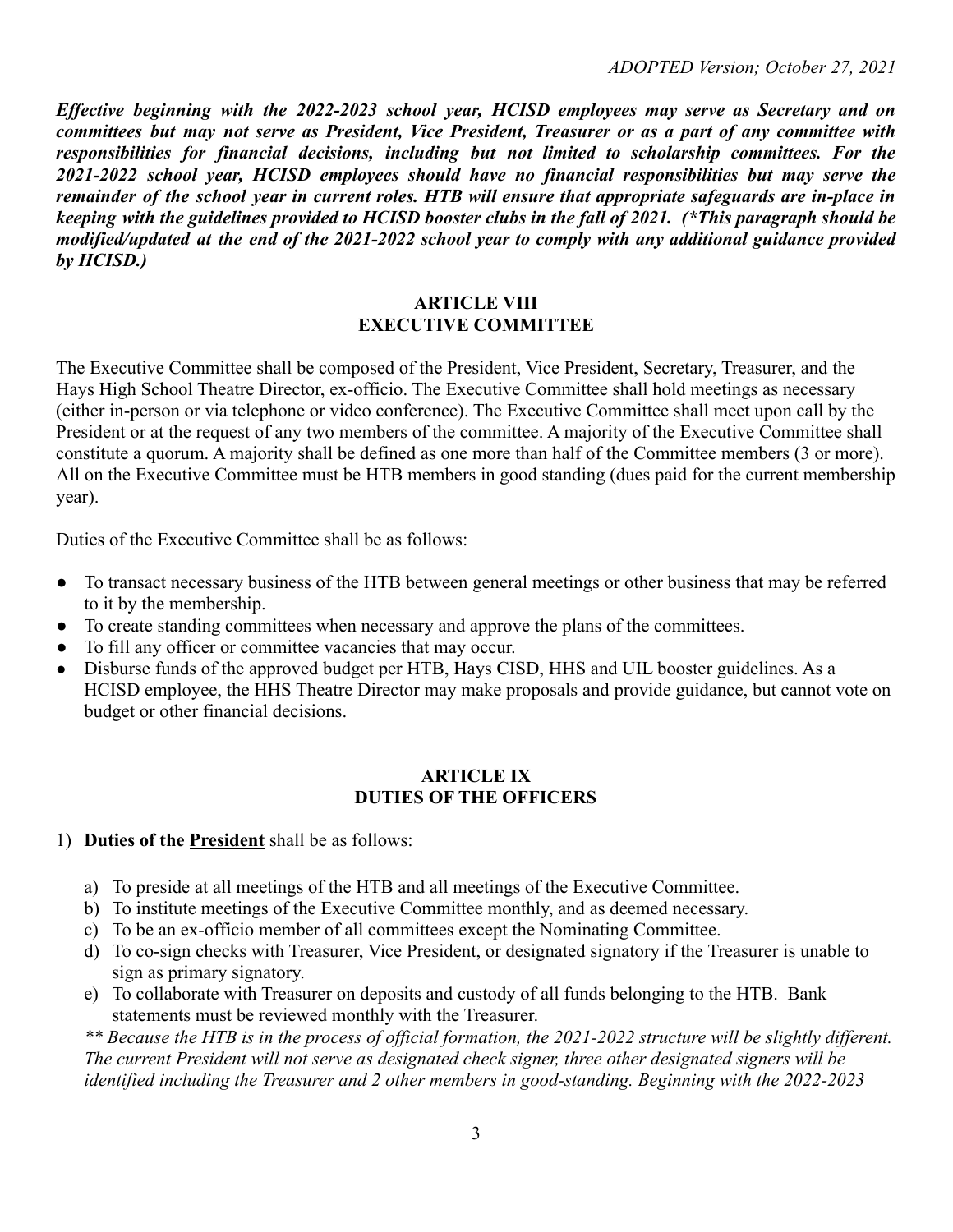*school year, the appropriate process and procedures should be put in place, and this annotation should be removed from this document at the end of the 2021-2022 school when by-laws are reviewed/updated.*

- f) To identify and appoint all Committee Chairs to Committees as established by the Executive Committee. To assist with appointment of members to all committees. To assist all Committee Chairs as necessary.
- g) To submit all paperwork and reports required by HCISD and ensure that HTB achieves and maintains status as a district-approved booster club.
- h) Other duties as mutually agreed.

# 2) **Duties of the Vice-President** shall be as follows:

- a) To attend all meetings of the HTB and all meetings of the Executive Committee, and to preside at any HTB or Executive Committee meeting in the absence of the President.
- b) To be responsible for obtaining assistance in, and coordinating efforts for, local fund-raising activities of HTB, and in particular to provide oversight of the Concessions Committee and its activities.
- c) To co-sign checks with the Treasurer, President, or designated signatory as needed (if the Treasurer is unable to sign).
- d) To collaborate with Treasurer as needed on deposits and custody of all funds belonging to the HTB.
- e) Other duties as mutually agreed.
- 3) **Duties of the Secretary** shall be as follows:
	- a) To attend all meetings of the HTB and all meetings of the Executive Committee.
	- b) To record the minutes of all meetings of the HTB, and all minutes of the Executive Committee meetings.
	- c) To keep membership records and have those records available for verification of voting rights. (This includes accurately tracking all yearly membership records and payments of dues in coordination with the Treasurer.)
	- d) To perform correspondence duties as necessary.
	- e) To ensure the posting to the website the draft minutes of the previous meeting and provide notification via email or social media of upcoming meetings and the agenda.
	- f) Other duties as mutually agreed.
- 4) **Duties of the Treasurer** shall be as follows:
	- a) To attend all meetings of the HTB and all meetings of the Executive Committee.
	- b) To create, with collaboration from the Executive Committee, each annual budget. The budget for the next school year shall be presented to the general membership for adoption by the voting members at the last HTB meeting of each school year.
	- c) To collaborate with President or Vice President on deposits and custody of all funds belonging to the HTB. Bank statements must be reviewed monthly with the President.
	- d) To keep a full and accurate account of the receipts and expenditures of the HTB.
	- e) To make disbursements as authorized.
	- f) To present a financial statement at each general meeting of the HTB, the Executive Committee, and at other times when requested.
	- g) To sign all checks with the President or Vice President or other designated signer *(\*see highlighted note above in Section 1 – Duties of the President, page 3)* acting as cosigners for amounts over \$500. Check amounts for \$500 and under may be signed by one signer.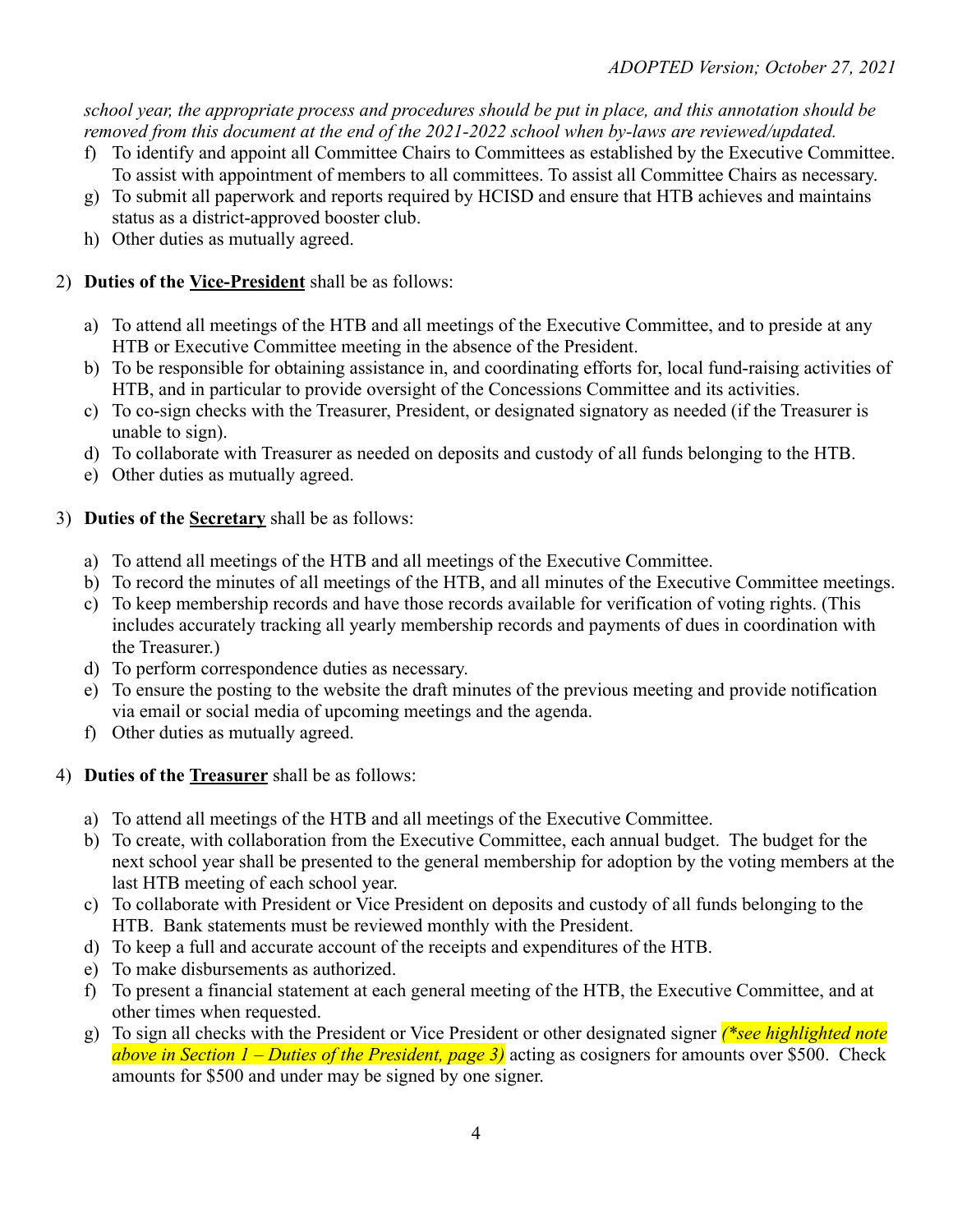- h) To follow and to assist other HTB Officers and members in following appropriate financial standards and procedures including but not limited to the procedures outlined in the attachment to these By-Laws titled **Hays Theatre Booster Club Financial Guidelines and Procedures**.
- i) The Treasurer shall be responsible for maintaining up to date bank signature cards listing current officers authorized to sign on the accounts and removing officers no longer serving the organization.
- j) To submit accounts annually for audit by a committee of three (3), to be appointed by the President. The committee will make a written report of its findings and submit to the Executive Committee.
- k) To complete financial information for taxes, and file the tax return each year by the due date. Review tax return with President prior to filing. Make copy of tax return and forward to the HTB President (for submission to the appropriate HCISD personnel in keeping with HCISD Booster Guidelines).
- l) Other duties as mutually agreed.
- 5) **Duties of Committees and Committee Chairpersons.** Duties of the Committees and Committee Chairs will be defined by the Executive Committee and in the section below titled "RESPONSIBILITY OF COMMITTEE CHAIRPERSON(S)."

# **ALL OFFICERS SHALL DELIVER TO THEIR SUCCESSORS ALL OFFICIAL MATERIAL WITHIN THIRTY (30) DAYS FOLLOWING THE MEETING IN WHICH NEW OFFICERS WERE ELECTED.**

#### **ARTICLE X AMENDMENTS**

These By-Laws may be amended at any regular meeting of the HTB by a two-thirds vote of the voting members present, provided that notice of the proposed amendment shall have been given at the previous meeting. These By-Laws shall be reviewed by the voting membership and edited or adopted at the last HTB meeting of each school year.

#### **ARTICLE XI RESPONSIBILITY OF COMMITTEE CHAIRPERSON(S)**

The Chairperson of each Committee is responsible for communicating with the Executive Committee on a regular basis and reviewing with the Executive Committee all plans and decisions prior to the implementation of those plans and decisions.

It is the responsibility of the Chairperson to submit a budget of planned income and expenses to the Executive Committee for approval thirty (30) days prior to any event that will generate greater than \$50 in expenses. Prior to spending or committing to any changes in expenditures greater than \$50, the Chairperson should present those changes to the Executive Committee for approval.

The Chairperson of each Committee is responsible for making sure that contemporaneous written records are kept of all meetings and for forwarding those records to the Executive Committee within one week after each meeting.

It is the responsibility of the Chairperson to provide timely updates of Committee work at Booster general meetings.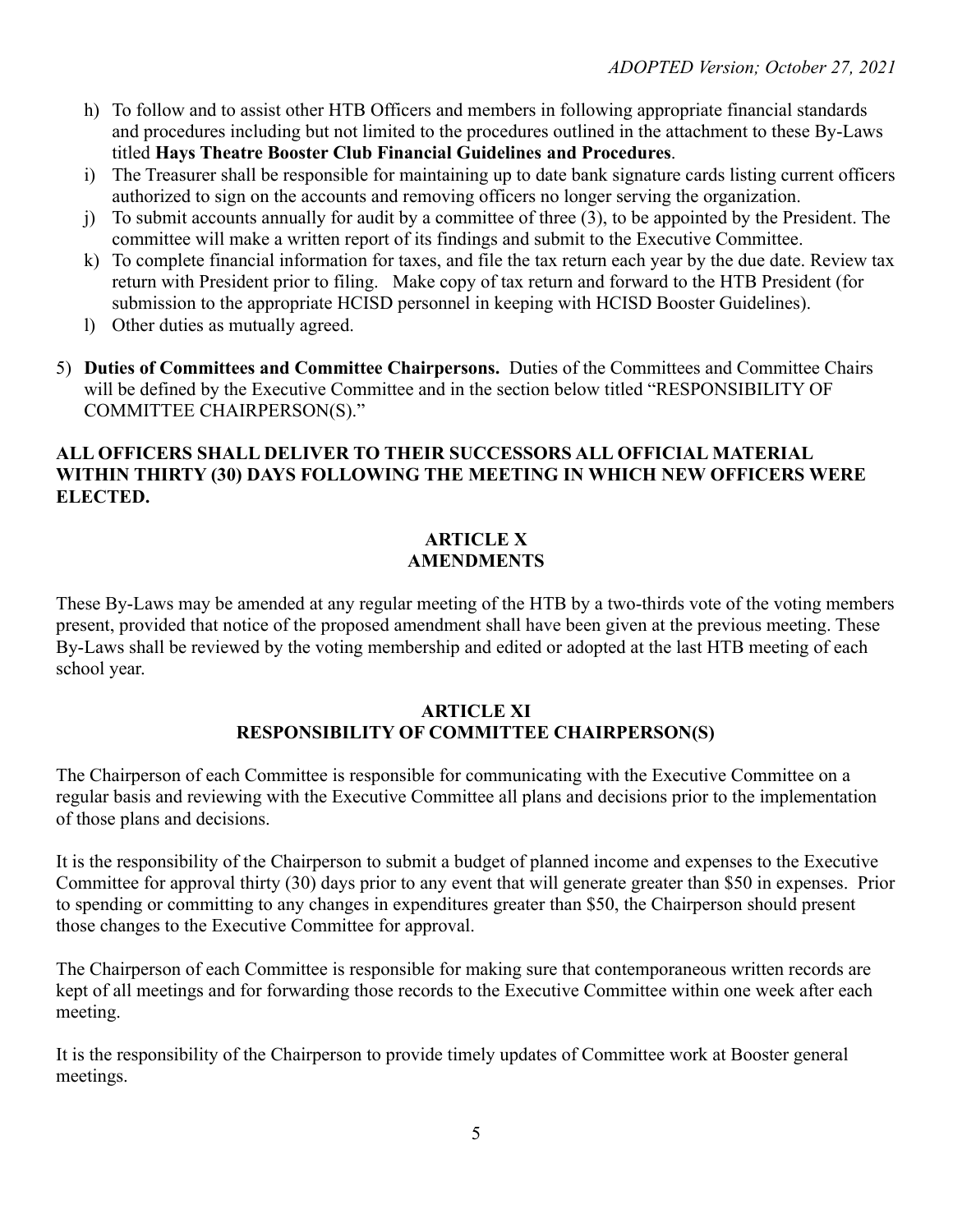All Committee members must be members in good-standing of the HTB for the current membership year.

### **ARTICLE XII CONFLICT OF INTEREST POLICY**

Members of the HTB Executive Committee ("Executive Committee") serve in a fiduciary capacity and owe a duty of care, a duty of obedience, and a duty of loyalty to HTB, HHS and HCISD. Executive Committee members shall conduct themselves with integrity and honesty and act in the best interests of HTB. Disclosure by an Executive Committee member of any potential or actual conflict of interest is required by the standard of good faith and for the benefit of HTB and protection of each individual. In consideration of HTB, for the protection of its integrity and its 501(c)(3)\* status (*\*pending*), and for our protection, we, the undersigned officers, individually, during our terms of office, shall:

- 1. Abide by and represent HTB bylaws, the policies, positions, procedures, purposes and mission statement;
- 2. Discharge the duties and responsibilities of our individual offices with fidelity, integrity, and honesty and declare any and all personal and/or extended family conflicts of interest with HTB issues, decisions, and funds are involved;
- 3. Not misuse the HTB's federal tax-exempt status or exemption from sales tax for personal or unauthorized purposes nor disburse funds for any purpose other than authorized, budgeted HTB programs, projects, and activities.
- 4. Refrain from making slanderous or defamatory comments regarding any individual or organization.
- 5. Follow the HTB, UIL, HHS, and Hays CISD guidelines for fund-raising and for booster organizations.
- *6. Follow the HCISD guidelines for booster members who are also employeed by HCISD. Effective beginning with the 2022-2023 school year, HCISD employees may serve as Secretary and on committees but may not serve as President, Vice President, Treasurer or as a part of any committee with responsibilities for financial decisions, including but not limited to scholarship committees. For the 2021-2022 school year, HCISD employees should have no financial responsibilities but may serve the remainder of the school year in current roles. HTB will ensure that appropriate safeguards are in-place in keeping with the guidelines provided to HCISD booster clubs in the fall of 2021. (\*This paragraph should be modified/updated at the end of the 2021-2022 school year to comply with any additional guidance provided by HCISD.)*
- 7. Abide by the following conflict of interest policy:
	- Executive Committee members and/or their families shall not use their relation to HTB for financial, professional, business, employment, personal, and/or political gain.
	- A conflict of interest exists when an Executive Committee member would have to participate in the deliberation or decision of any issue facing HTB while, at the same time, the Executive Committee member and/or his/her extended family has financial, professional, business, employment, personal and/or political interests outside HTB that could predispose or bias the Executive Committee member to a particular view, goal or decision.
	- Executive Committee members shall declare to the officers of HTB any conflicts of interest (stating the nature of the conflict and pertinent information as appropriate) between their duties of HTB and their and/or their extended families' financial, professional, business, employment, personal and/or political interests.
	- When a conflict of interest is declared, the Executive Committee members shall not use his/her personal influence of position to affect the outcome of any issues or votes and shall leave the room during deliberations and the vote. The minutes of the meeting shall reflect that a conflict of interest was declared.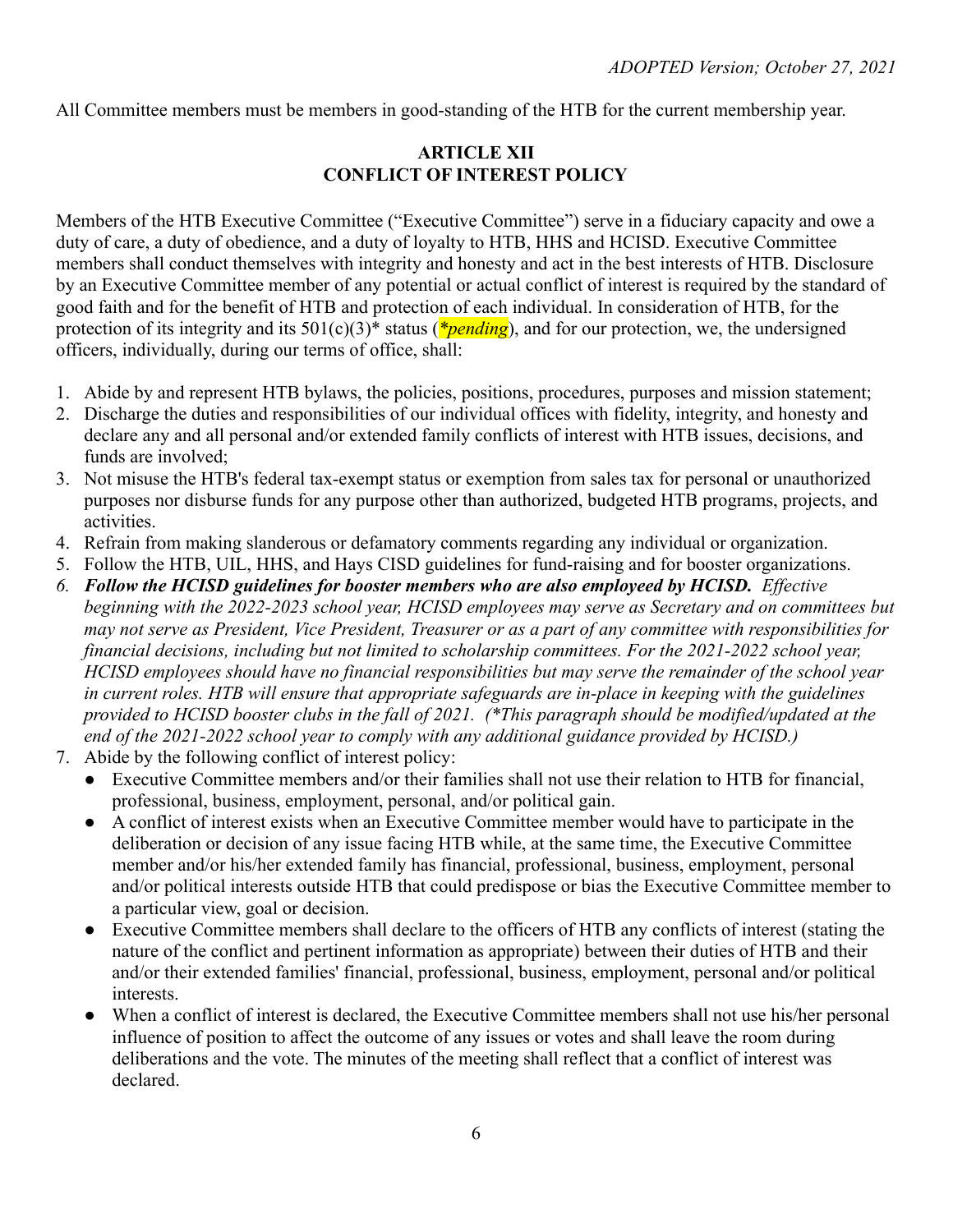• All members of the Executive Committee will document their agreement with this Conflict of Interest Policy by signing the **HAYS THEATRE BOOSTER CLUB CONFLICT OF INTEREST AGREEMENT** found at the end of these by-laws. By signing, all Executive Committee members indicate that they have read and agree to abide by this policy and understand that the failure to adhere to the above guidelines may result in the termination of the undersigned as Executive Committee members and will require the immediate return of all HTB property, documents, and materials belonging to the HTB.

## **ARTICLE XIII PARLIAMENTARY AUTHORITY**

Robert's Rules of Order, latest edition shall govern in all cases, when not in conflict with these By-Laws.

### **ADOPTION AND APPROVAL**

This version of the HTB by-laws were adopted and approved by the Officers and general membership of the Hays HS Theatre Booster Club on this \_\_27th\_\_\_ day of \_\_\_October\_\_ (month), \_2021\_\_ (year).

Attachments to the by-laws:

- 1. Hays Theatre Booster Club Conflict of Interest Agreement
- 2. Hays Theatre Booster Club Financial Guidelines & Procedures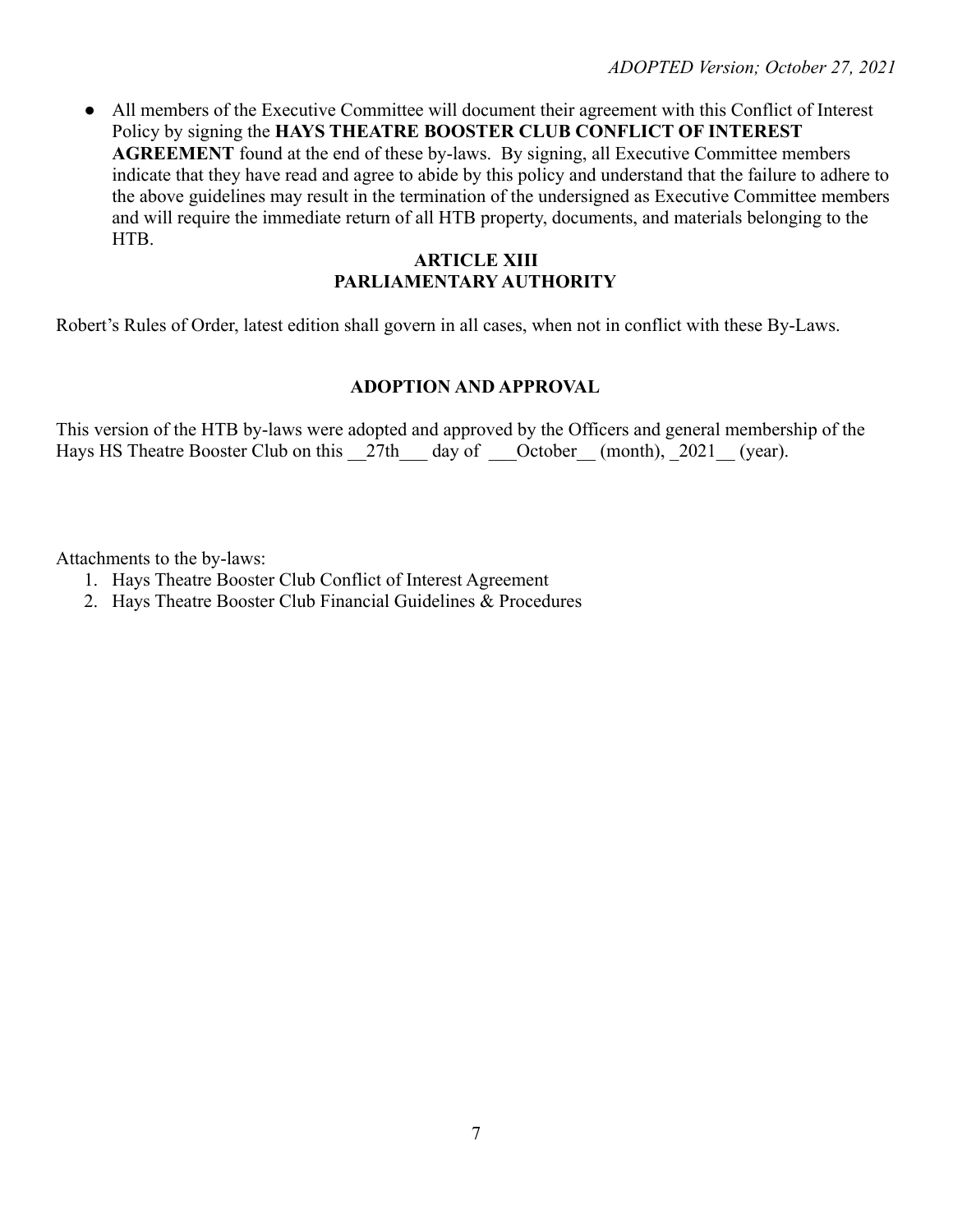# **HAYS THEATRE BOOSTER CLUB CONFLICT OF INTEREST AGREEMENT**

*We, the undersigned Executive Committee members, have read and agree to abide by the HTB Conflict of Interest Policy included in the HTB By-Laws, and understand that the failure to adhere to the above guidelines may result in the termination of the undersigned as Executive Committee members and will require the immediate return of all HTB property, documents and materials belonging to this HTB.*

*The Executive Committee Secretary shall obtain the appropriate signatures on this form, make a copy of the form(s) for all signers if requested, and keep the signed originals with the Secretary of the HTB.*

Amended and adopted on Oct. 27, 2021

| <b>Executive Committee</b>                                                        | <b>Printed Name</b> | <b>Signature</b> | <b>Date Signed</b> |
|-----------------------------------------------------------------------------------|---------------------|------------------|--------------------|
| President                                                                         | Jennifer Williams   |                  |                    |
| Vice President                                                                    | Alicia Meredith     |                  |                    |
| Secretary                                                                         |                     |                  |                    |
| Treasurer                                                                         | TJ Witt             |                  |                    |
| Hays Theatre Director<br>(ex-officio member of the<br><b>Executive Committee)</b> | Lory Stewart        |                  |                    |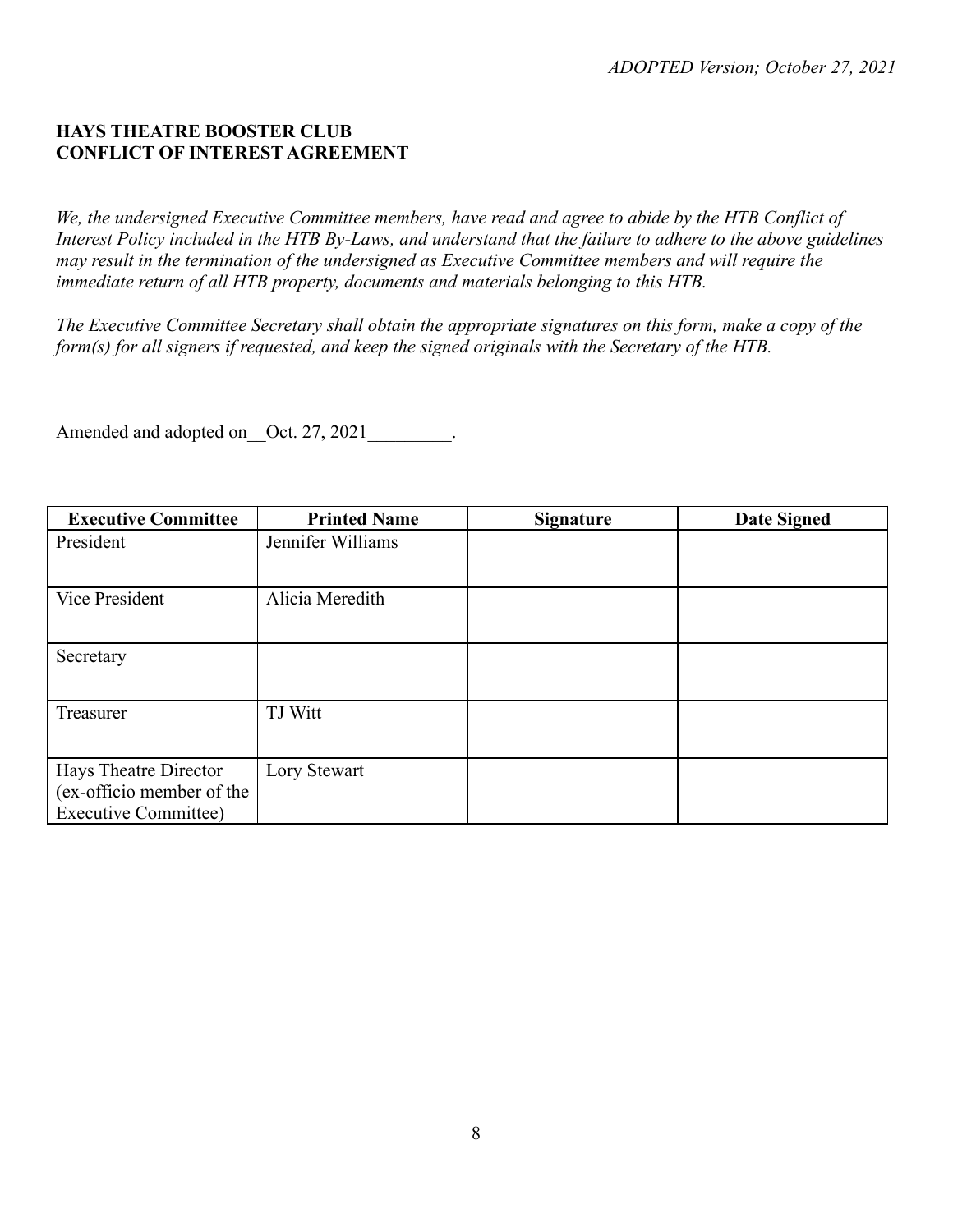# **HAYS THEATRE BOOSTER CLUB FINANCIAL GUIDELINES AND PROCEDURES**

The Treasurer shall coordinate sound financial procedures to be followed by the HTB and HTB Officers and Committees. These procedures include but are not limited to those found below. **If circumstances require variation from these procedures, every possible effort should be made to document the reason for the discrepancies in process and to ensure the protection of all HTB funds.**

# **Budget Preparation**

- The Treasurer shall prepare the yearly budget for adoption by HTB with input from the Executive Committee and Committee Chairpersons.
- The Treasurer shall prepare yearly financial statements showing a recap from the previous year and details regarding all income and expenditures.

# **Check Signatures**

- There will be 3 signers on the signature card at the bank.
- Two signatures will be required on each check over the amount of \$500.
- Individuals may not sign checks written to themselves, their spouse or other family members.

# **Deposits**

- All income received and submitted to the Treasurer for deposit must be submitted with a **Cash Tally Form** showing the purpose of the deposit and totals for cash, check and coin. The form must be signed by two persons who received and counted the funds. The Treasurer will prepare appropriate deposit forms and make deposits. The **Cash Tally Form** will serve as a receipt of funds submitted for deposit.
- When cash or checks are received, the following rules apply:
	- The person collecting or in custody of cash/checks cannot make deposits. (For example, the person working in concessions may not also deposit those funds without review.)
	- Checks will be accepted only for the purchase amount.
	- An acceptable check should contain the maker's name, address, and phone number.
	- Post-dated checks are not accepted.
	- Checks received for deposit will immediately be endorsed with the statement "For Deposit Only" and the HTB account number.
- The Treasurer will prepare and make all deposits in a timely manner as they are received. Checks or cash should be deposited within **7 business days**.
- HTB income will always be submitted to the Treasurer or another Officer with the accompanying **Cash Tally Form**. Monies will not be dropped off and/or left unattended in a mailbox of an officer or placed in another designated area to be picked up later.

# **Invoices and Reimbursements**

● All vendor invoices or expenses incurred with vendors should be submitted to the Treasurer for proper payment and tracking.